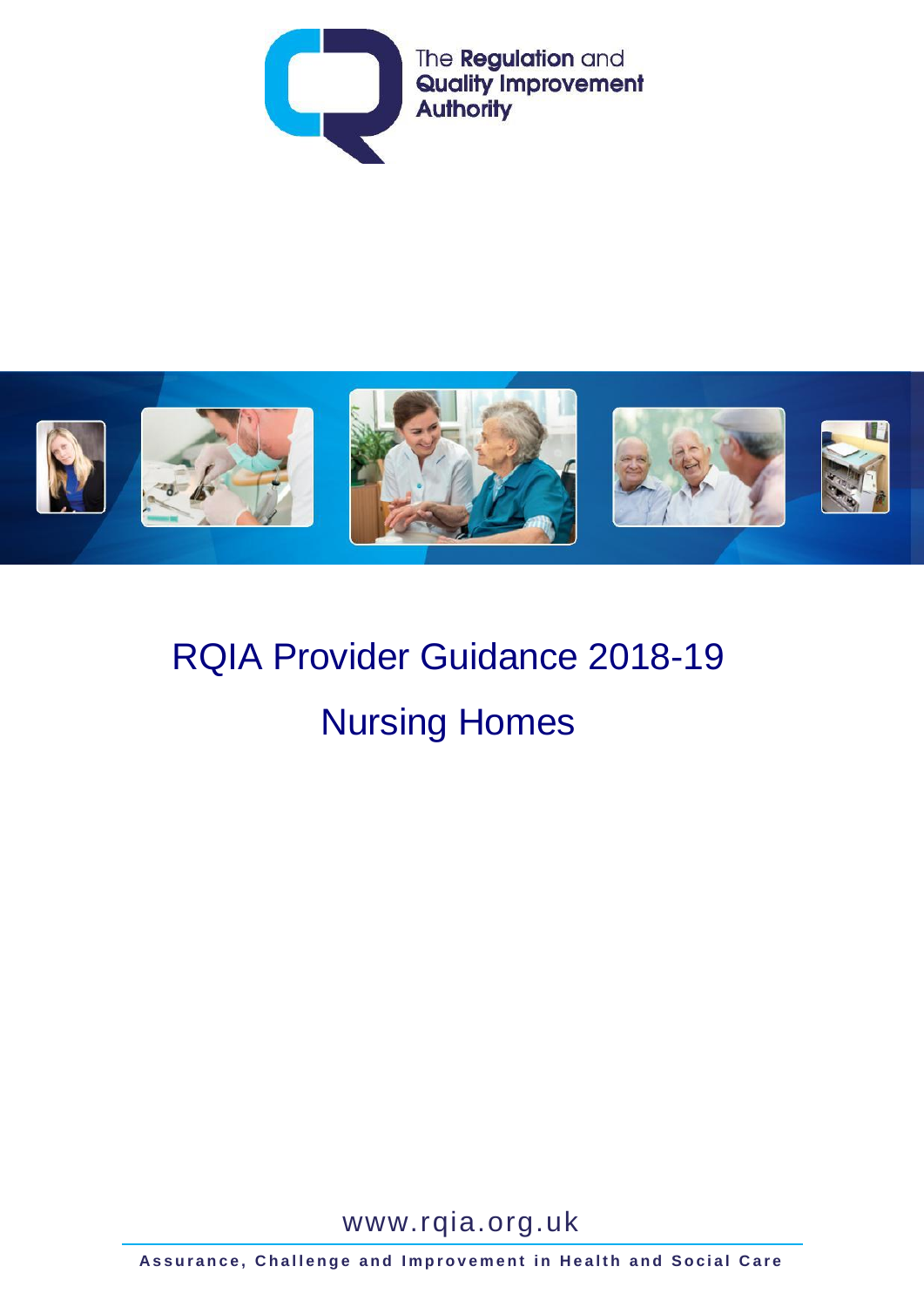## **What We Do**

The Regulation and Quality Improvement Authority (RQIA) is the independent body that regulates and inspects the quality and availability of Northern Ireland's health and social care (HSC) services. We were established in 2005 under The Health and Personal Social Services (Quality, Improvement and Regulation) (Northern Ireland) Order 2003 to drive improvements for everyone using health and social care services.

Through our programme of work we provide assurance about the quality of care; challenge poor practice; promote improvement; safeguard the rights of service users; and inform the public through the publication of our reports. RQIA has three main areas of work:

- We register and inspect a wide range of independent and statutory health and social care services.
- We work to assure the quality of services provided by the HSC Board, HSC trusts and agencies through our programme of reviews.
- We undertake a range of responsibilities for people with mental ill health and those with a learning disability.

We inspect and report on the following four domains:

- Is care safe?
- Is care effective?
- Is care compassionate?
- Is the service well led?

RQIA registers and inspects a wide range of health and social care services. These include: nursing, residential care, and children's homes; domiciliary care agencies; day care settings/centres; independent health care; nursing agencies; independent medical agencies; residential family centres; adult placement agencies; voluntary adoption agencies, school boarding departments and young adult supported accommodation (inspected only).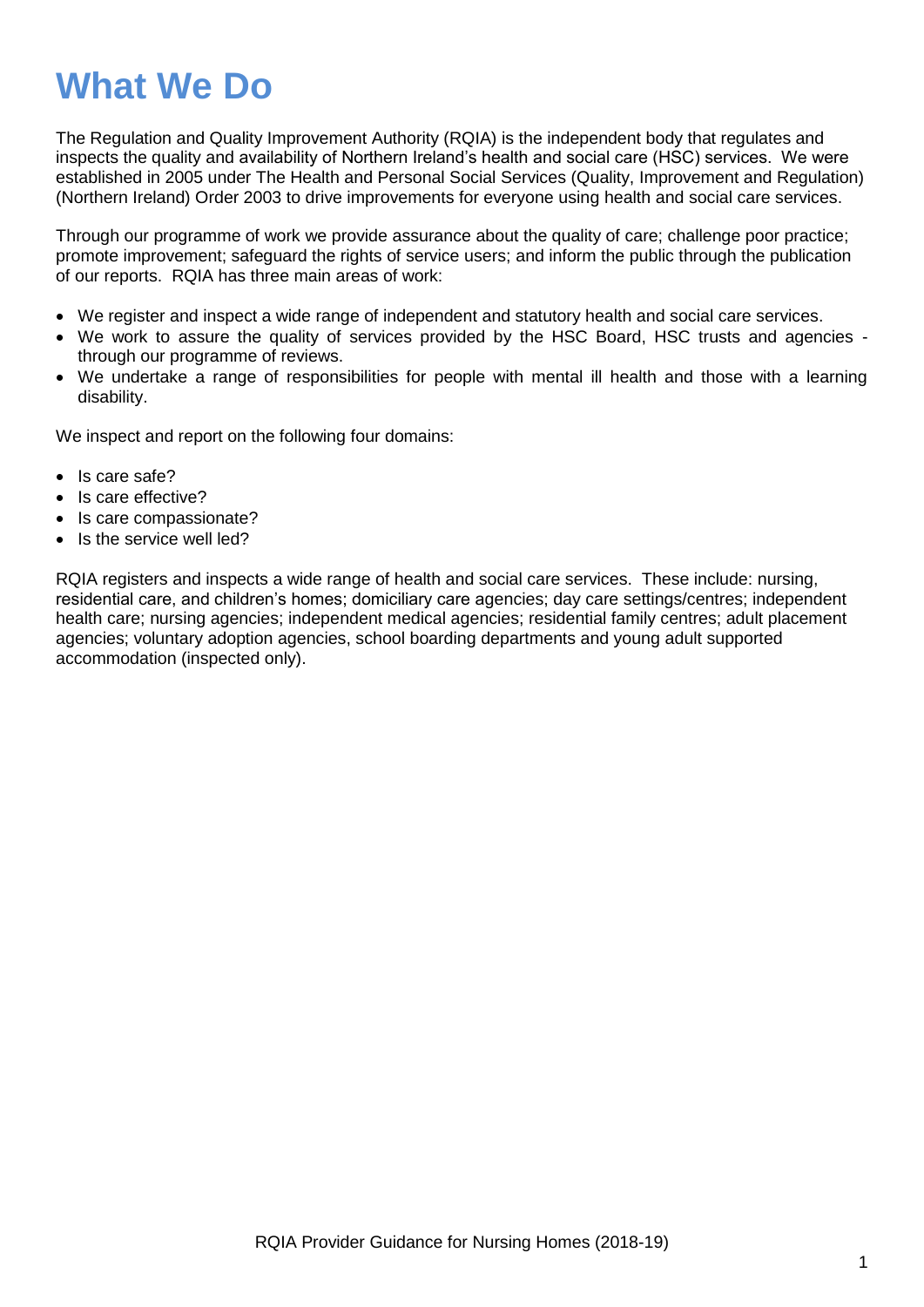## **The Four Domains : Stakeholder Outcomes**

#### **Is Care Safe?**

Avoiding and preventing harm to patients and clients from the care. treatment and support that is intended to help them.

#### **Is Care Effective?**

The right care, at the right time in the right place with the best outcome.

#### **Is the Service Well Led?**

Effective leadership, management and governance which creates a culture focused on the needs and the experiences of service users in order to deliver safe, effective and compassionate care.

#### **Is Care Compassionate?**

Patients and clients are treated with dignity and respect and should be fully involved in decisions affecting their treatment, care and support.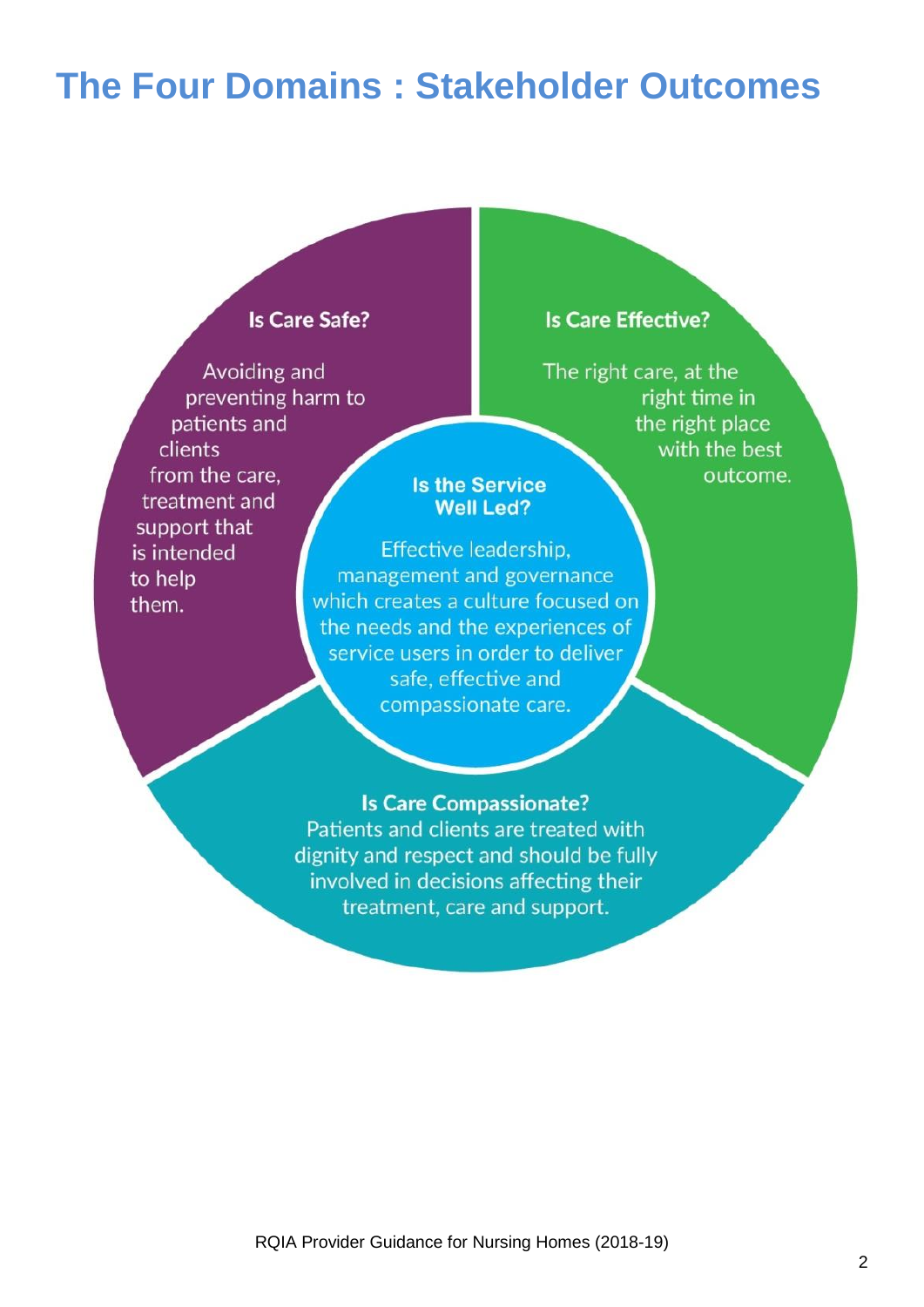## **How We Will Inspect**

We will inspect every nursing home at least twice every year. Our inspectors are most likely to carry out unannounced inspections, however from time to time we may need to give some notice of our inspections.

During our inspections we will inspect and report on the following four domains:

- Is care safe?
- Is care effective?
- Is care compassionate?
- Is the service well led?

When we inspect we aim to:

- seek the views of the people who use the service, and/or their representatives
- talk to the management and other staff
- examine a range of records including governance records, care records, incidents and complaints
- provide feedback on the outcome of the inspection to the registered persons/nurse in charge; and
- provide a report of our inspection findings indicating any areas for improvement where failings in compliance with regulations and/or standards are identified.

Our inspections are underpinned by:

- The Health and Personal Social Services (Quality, Improvement and Regulation) (Northern Ireland) Order 2003
- The Nursing Homes Regulations (Northern Ireland) 2005
- DHSSPS Care Standards for Nursing Homes, April 2015.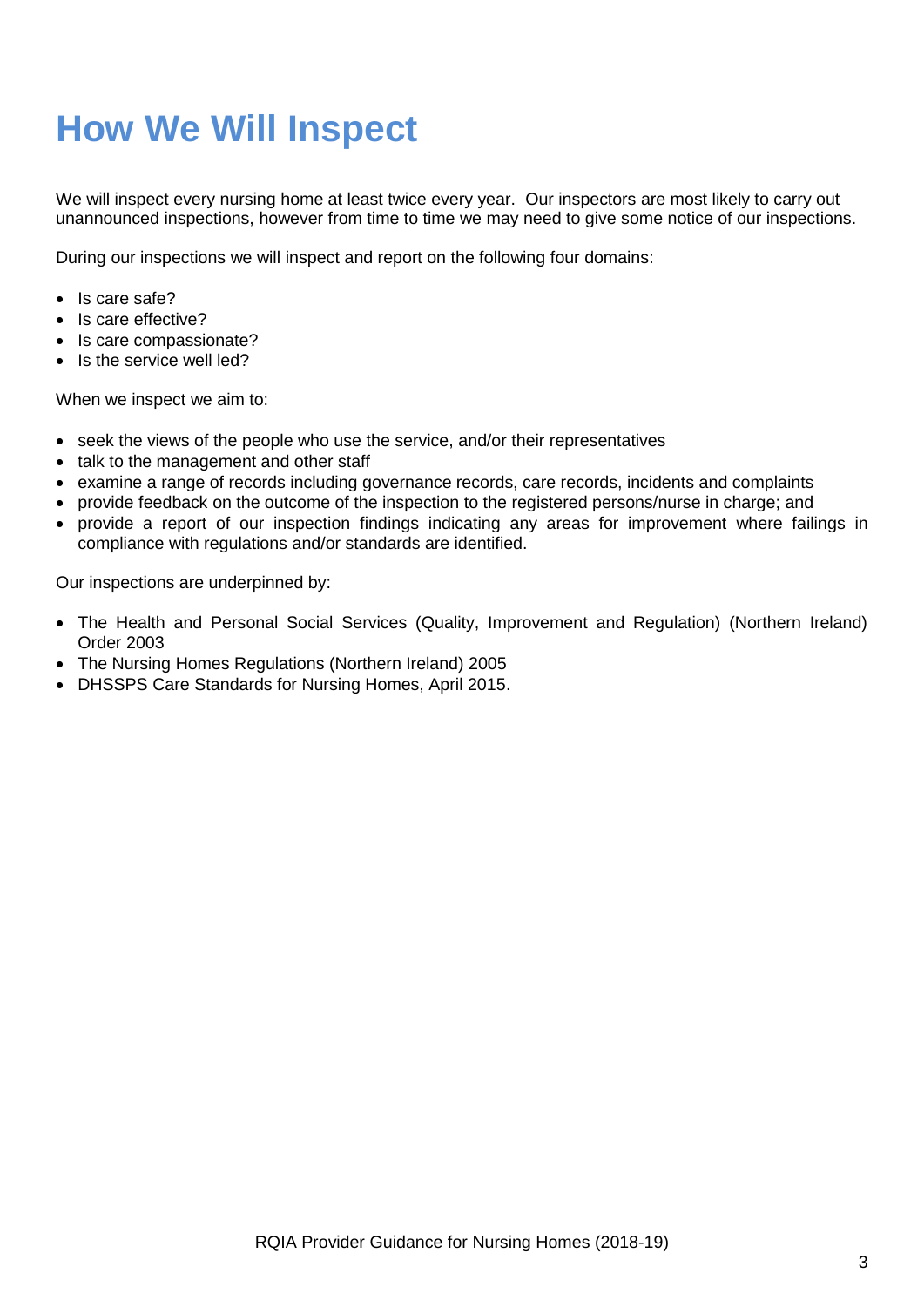## **What We Look For When We Inspect**

To help us to assess whether the care is safe, effective and compassionate and whether the service is well led, we will look for evidence against the following indicators. The evidence listed for each indicator provides examples of what may be reviewed and should not be considered exhaustive.

### **Is Care Safe?**

**Avoiding and preventing harm to patients and clients from the care, treatment and support that is intended to help them.**

#### **Indicator S1**

There are, at all times, suitably qualified, competent and experienced persons working in the service in such numbers as are appropriate for the health and welfare of service users.

#### **Examples of Evidence:**

#### **Staffing**

- Duty rotas evidence that planned staffing levels, including ancillary staff, are adhered to and maintained in accordance with DHSSPS Care Standards for Nursing Homes (2015) Standard 41.
- The registered nurse in charge of the home, in the absence of the manager, is clearly identified on the duty rota.
- There is an induction programme in place appropriate to specific roles including temporary staff
- The deployment of staff and the delivery of care is observed to meet the needs of the service users
- A system is in place to ensure staff receive regular supervision and annual appraisal.
- There is an established process to ensure staff are competent and capable for their specific role.
- A system is in place to ensure staff receive appropriate training to enable them to fulfil the duties of their role.
- Records of competency and capability of registered nurses, who are responsible for the home in the absence of the registered manager, are maintained.
- There are arrangements for monitoring the NMC / NISCC registration status of staff.
- Staff turnover is monitored.

#### **Recruitment and Selection**

- Staff recruitment is maintained in accordance with Regulation 21, Schedule 2 of the Nursing Homes Regulations (Northern Ireland) 2005 and DHSSPS Care Standards for Nursing Homes 2015.
- Staff recruitment information is available for inspection.
- Records evidence that enhanced Access NI checks are sought, received and reviewed prior to new staff commencing work; certificate numbers retained.
- An overview record of all staff employed in the home should be maintained and available for inspection in accordance with The Nursing Homes Regulations (Northern Ireland) 2005: Regulation 19(2) Schedule 4 and DHSSPS Care Home Standards (2015); Standard 41.
- There is a written policy and procedure for staff recruitment which reflects Northern Ireland legislation.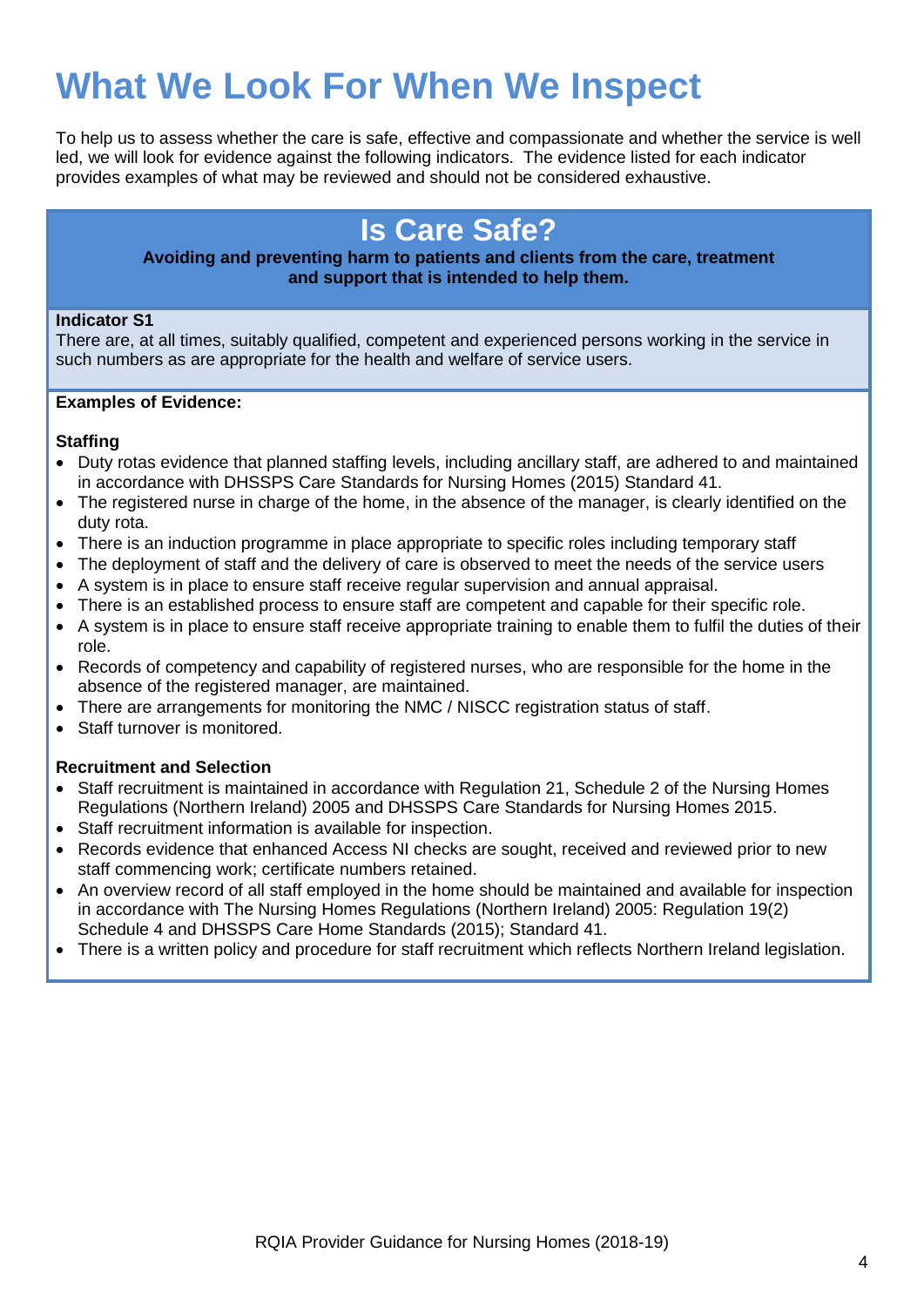#### **Indicator S2**

The service promotes and makes proper provision for the welfare, care and protection of service users.

#### **Examples of Evidence:**

#### **Adult Safeguarding**

- Policies and procedures are in line with the regional 'Adult Safeguarding Prevention and Protection in Partnership' policy (July 2015) and Adult Safeguarding Operational Procedures (2016), Co-operating to Safeguard Children and Young People in Northern Ireland, 2016 and Area Child Protection Committees' Regional Policy and Procedures, 2005.
- An Adult Safeguarding Champion (ASC) is in place.
- The Regional Adult Safeguarding policy and operational procedures are embedded into practice.
- The ASC's annual position report for the home is being collated for the year 2018/19.
- Staff are knowledgeable about safeguarding and are aware of their obligations in relation to raising concerns.
- Staff are aware of their obligations in relation to raising concerns about poor practice.
- Safeguarding training is provided during induction and updated as necessary.
- All suspected, alleged or actual incidents of abuse are fully and promptly referred to the relevant persons and agencies for investigation in accordance with procedures and legislation; written records must be retained.
- Where shortcomings are highlighted as a result of an investigation, additional identified safeguards are put in place.

#### **Indicator S3**

There are systems in place to ensure that unnecessary risks to the health, welfare or safety of service users are identified, managed and where possible eliminated.

#### **Examples of Evidence:**

#### **Infection prevention and control (IPC)**

- Policies and procedures are in line with regional IPC guidelines
- The home is clean, tidy and well maintained.
- All staff have received training in IPC in line with their roles and responsibilities.
- Staff are knowledgeable and have understanding of IPC practice in line with their role and responsibilities.
- Hand hygiene is a priority for the home.
- Personal Protective equipment (PPE) is readily available throughout the home.
- There are wash hand basins, supplies of liquid soap, alcohol hand gels and disposable towels wherever care is delivered.
- Arrangements are in place to decontaminate equipment and medical devices.
- Outbreaks of infection are managed in accordance with the home's procedures, reported to the Public Health Authority (PHA) and to RQIA.
- There is information available on IPC for patients, their representatives and staff.
- Healthcare Acquired Infection rates (HCAI) are monitored IPC practice is monitored and where necessary deficits are addressed.

#### **Management of Risks**

- Service user risk assessments are undertaken, reviewed and updated on a regular basis.
- Service user specific equipment such as bed rails, specialised chairs, commodes and safe moving and handling equipment is available/well maintained, regularly serviced and decontaminated between service users.
- Patient equipment is checked as required. For example LOLER checks for lifting equipment such as hoists and slings.
- Restrictive practice is assessed, care planned and reviewed with the involvement of the service user, their representative and multi professional team as appropriate. Records of the decision making process are maintained.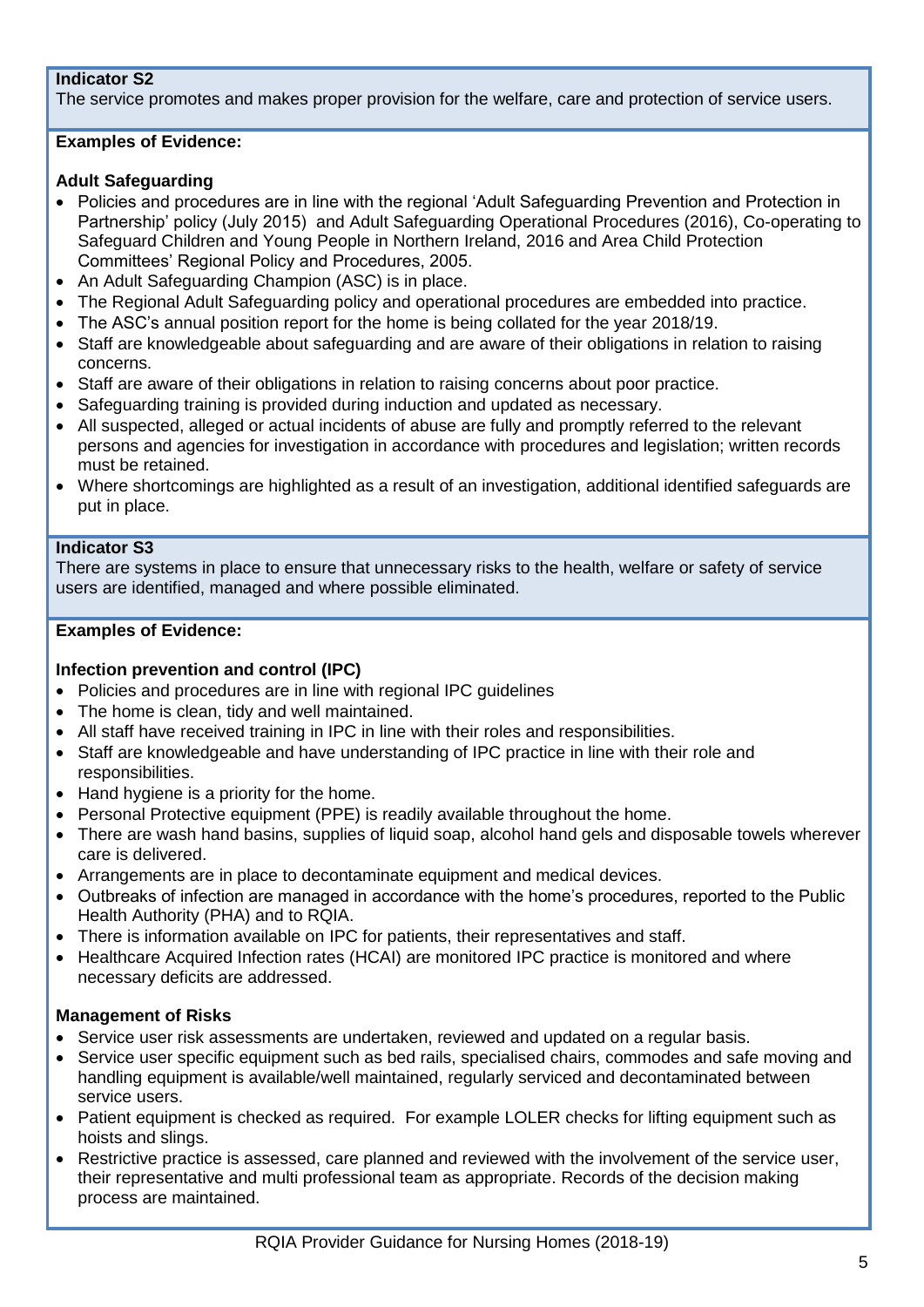- Accident / incidents are recorded and reported appropriately.
- Notifiable events are reported to RQIA in accordance with The Nursing Homes Regulations (Northern Ireland) 2005; Regulation 30.

#### **Falls**

- Falls are managed in line with locally agreed protocols. For example, use of the Falls Prevention Tool Kit.
- Staff are aware of fall prevention practices.
- Management monitors and analyse the incidences of falls occurring in the home. Where necessary action plans are devised to address deficits/areas for improvement identified.

#### **Indicator S4**

The premises and grounds are safe, well maintained and suitable for their stated purpose.

#### **Examples of Evidence:**

#### **Environment**

- The home is fit for purpose and well maintained internally and externally.
- The grounds are kept tidy, safe, suitable for, and accessible to, all service users.
- There are no obvious hazards to the health and safety of service users, visitors or staff, including those with sensory impairments.
- Action plans are in place to reduce risk where possible.
- The home has an up to date fire risk assessment in place, and any recommendations made are being appropriately actioned.
- Adequate precautions are in place against the risk of fire, including the provision of suitable fire-fighting equipment, fire alarm systems, means of escape, staff training and fire drills.
- Arrangements are in place to maintain the environment, e.g. servicing of lifts, boilers, electrical equipment, and legionella risk assessment.
- There are no malodours detectable within the home or Malodours are managed appropriately.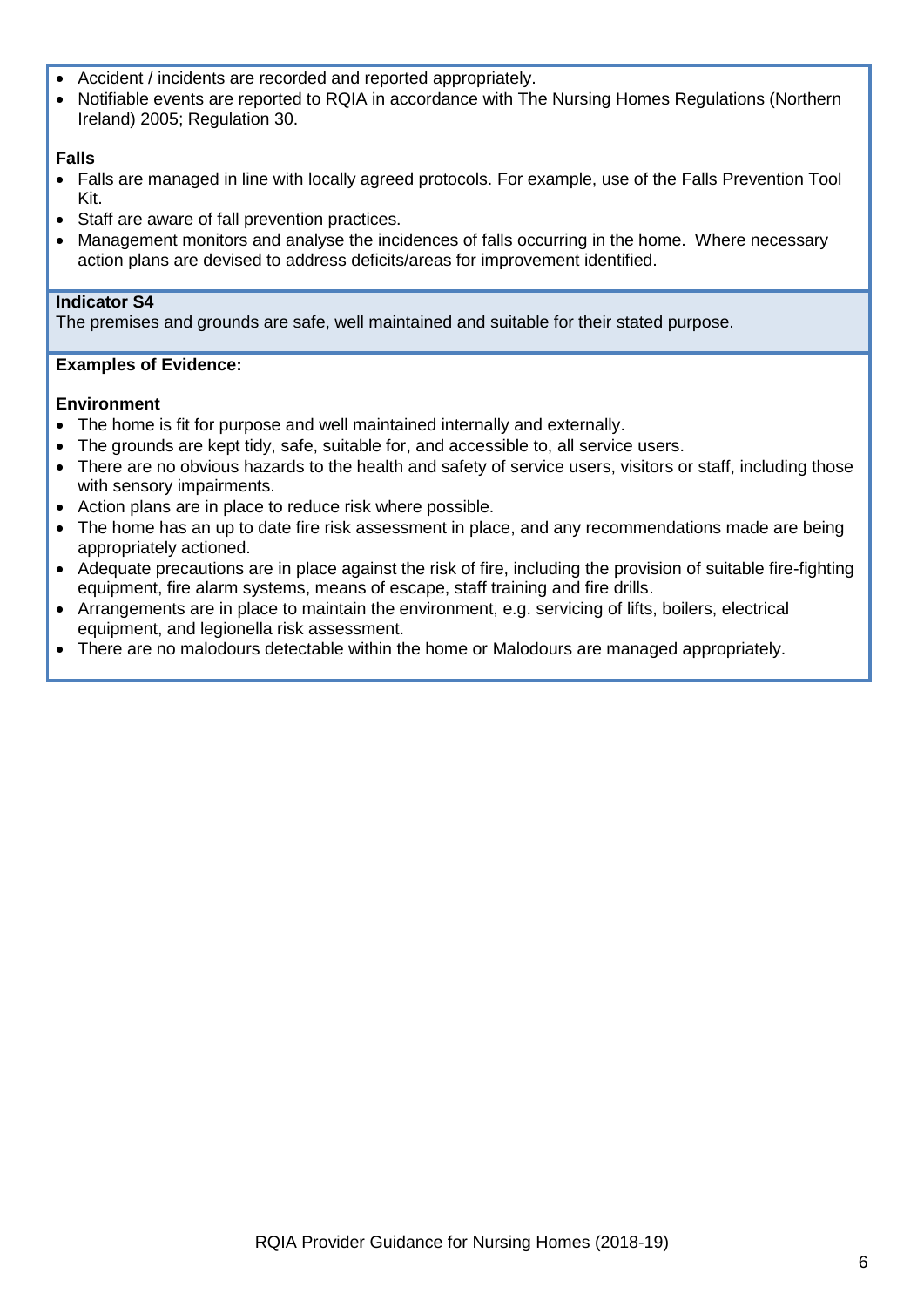### **Is Care Effective?**

#### **The right care, at the right time in the right place with the best outcome.**

#### **Indicator E1**

The service responds appropriately to and meets the assessed needs of the people who use the service.

#### **Examples of Evidence:**

#### **Nutrition**

- Nutritional screening is undertaken on the day of admission and regularly thereafter.
- Changes in service user's weight are responded to appropriately.
- Where necessary services users' fluid intake is monitored. Records clearly demonstrate fluid intake/output and that nursing staff have evaluated and/or addressed any concerns.
- A nutritious and varied diet is provided which meets each service user's needs and preferences.
- Staff are aware of any matters concerning eating and drinking as detailed in service users' individual care plans.
- There are arrangements in place to refer service users to dieticians and speech and language therapists(SALT).
- Service users' care plans reflect the recommendations of SALT and/or dieticians.
- Full account is taken of relevant guidance documents or guidance provided by healthcare professionals.

#### **Wound Care and Pressure Area Care**

- Where required there is evidence of risk assessment and care planning for pressure ulcer prevention or treatment in the service users care plans.
- Referral is made to the Tissue Viability Team and/or GP as required, to ensure appropriate prescribing of wound treatments.
- Wound care is delivered in accordance with prescribed treatments and frequency.
- Records of wound care management reflect the prescribed plan and record effectiveness of treatment.
- Service user wound pain is assessed and appropriately managed.
- The home provide training for staff in the management of wounds.

#### **Record Keeping**

- A comprehensive holistic assessment of need is completed, recorded, reviewed, and updated as required; no less than annually.
- Risk assessments are completed, and reviewed as required.
- Care plans are developed, reviewed and updated as required to reflect the current needs of the service users.
- There is evidence of the involvement of service users and/or their representatives in developing the care plan.
- Service user care records are kept up to date and are compliant with the records to be maintained in respect of each service user as outlined in Schedule 3 (3) of the Nursing Homes Regulations (Northern Ireland) 2005.
- Record keeping is maintained in accordance with legislation, standards and best practice guidance
- A policy and procedure is available which includes the creation, storage, recording, retention and disposal of records.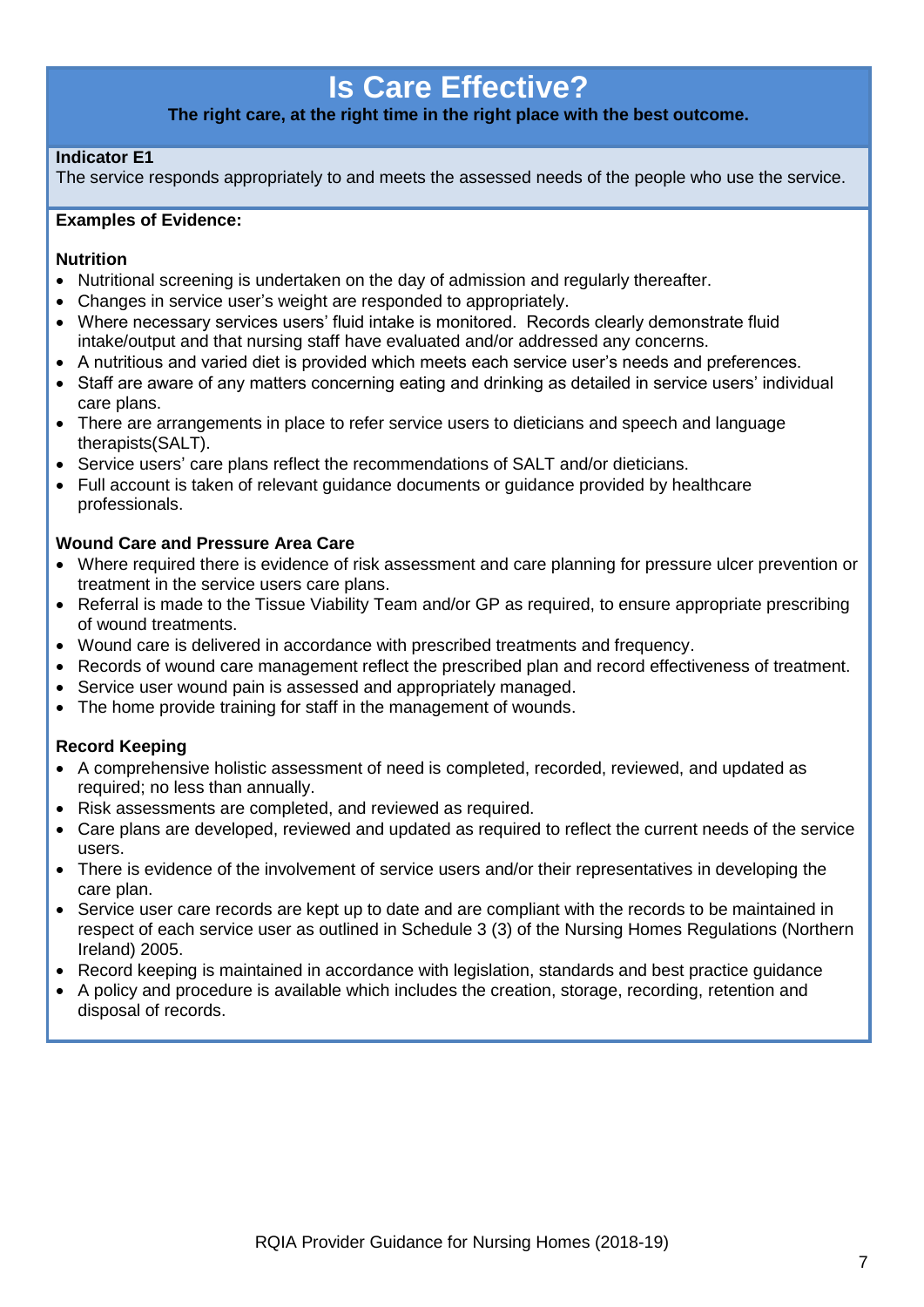#### **Indicator E2**

There are arrangements in place to monitor, audit and review the effectiveness and quality of care delivered to service users at appropriate intervals.

#### **Examples of Evidence**

#### **Evaluation of Care Delivery**

- Service users' care records are available and demonstrate that reassessments are undertaken as required.
- Daily progress records demonstrate the registered nurses' evaluation of the effectiveness of the delivery of care; or the actions taken when the care is not effective. This is in accordance with professional guidance and DHSSPS Care Standards for Nursing Homes 2015.
- As required a review of care is sought from the relevant healthcare professional.
- Audits are undertaken routinely and actions identified for improvement are implemented into practice.

#### **Indicator E3**

There are robust systems in place to promote effective communication between service users, staff and other key stakeholders.

#### **Examples of Evidence:**

#### **Communication**

- Shift handover meetings are provided for all registered nursing and care staff.
- Staff meetings are undertaken in accordance with DHSSPS Care Standards for Nursing Homes 2015; Standard 41.
- Service user / care review meetings are regularly undertaken.
- Multi-disciplinary working and professional collaboration is undertaken.
- Arrangements are in place for referral and re-referral to the multi professional specialist teams such as speech and language teams, occupational therapy, dieticians, tissue viability, and podiatry.
- Recommendations made by healthcare professionals in relation to specific care and treatments are clearly and effectively communicated to staff.
- There is an open and transparent culture within the home.
- Service users are aware of who to contact if they want advice or have any issues/concerns.
- Staff communicate effectively with service users.
- Arrangements are in place to support service users who have difficulty in communicating.
- Information and access to advocate services is available.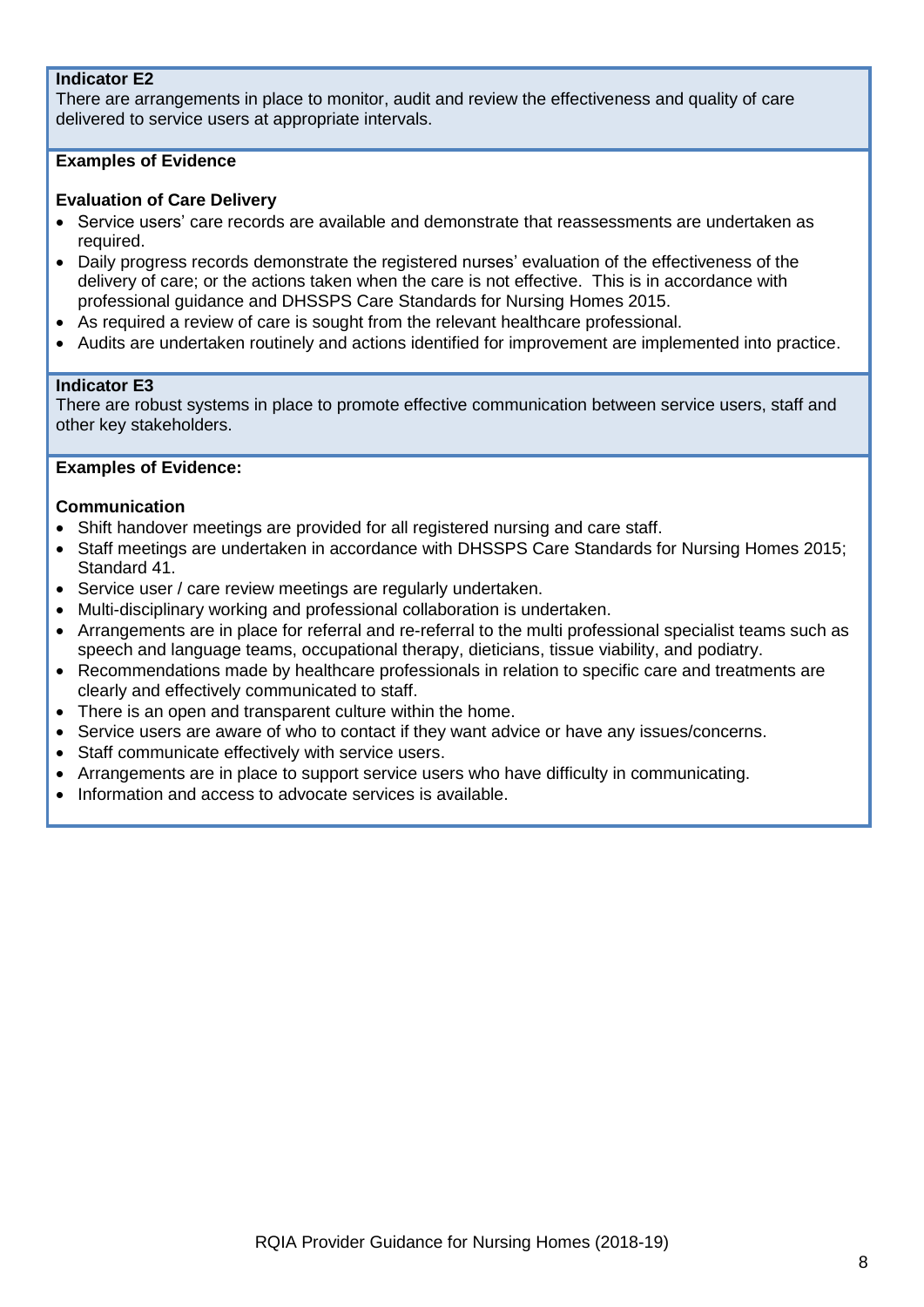### **Is Care Compassionate?**

#### **Patients and clients are treated with dignity and respect and should be fully involved in decisions affecting their treatment, care and support.**

#### **Indicator C1**

There is a culture/ethos that supports the values of dignity and respect, independence, rights, equality and diversity, choice and consent of service users.

#### **Examples of Evidence:**

#### **Culture and Ethos**

- There are policies and procedures within the home that promote the rights of service users and promote the values of dignity and respect, independence, equality and diversity, choice and consent.
- Staff demonstrate how confidentiality is maintained.
- Staff demonstrate how consent is obtained.
- Discussion with staff and observation of interactions evidence that service users are treated with dignity and respect.
- Discussion with service users and representatives evidences that service users are treated with dignity and respect.
- The spiritual and cultural needs of service users are met.
- Service user records are held confidentially and securely.
- Service user information is managed in a discreet/sensitive manner taking into account the service users' rights to privacy and dignity.

#### **Indicator C2**

Service users are listened to, valued and communicated with, in an appropriate manner.

#### **Examples of Evidence:**

#### **Communication**

- Service users/representatives, staff, and professionals confirm that they are listened to, valued and communicated with in an appropriate manner.
- Staff understand and use a variety of communication methods to communicate with service users based on their assessed needs.
- There is evidence that service users are supported to make informed decisions about their care.
- Information, if required, can be provided in alternative formats and/or interpreter services arranged.

#### **Indicator C3**

There are systems in place to ensure that the views and opinions of service users, and or their representatives, are sought and taken into account in all matters affecting them.

#### **Examples of Evidence:**

#### **Service Users' Views**

- Consultation about the standard and quality of care and other services provided is carried out on at least on an annual basis (annual quality review).
- Results of consultations/surveys are collated and evaluated to provide a summary report.
- Suggestions for improvement have been considered and/or addressed.
- Summary reports are made available to service users and their representatives.
- There is evidence that RQIA's complaints poster and leaflets are displayed/available.
- RQIA service user, staff and representative questionnaire responses will be included in this section.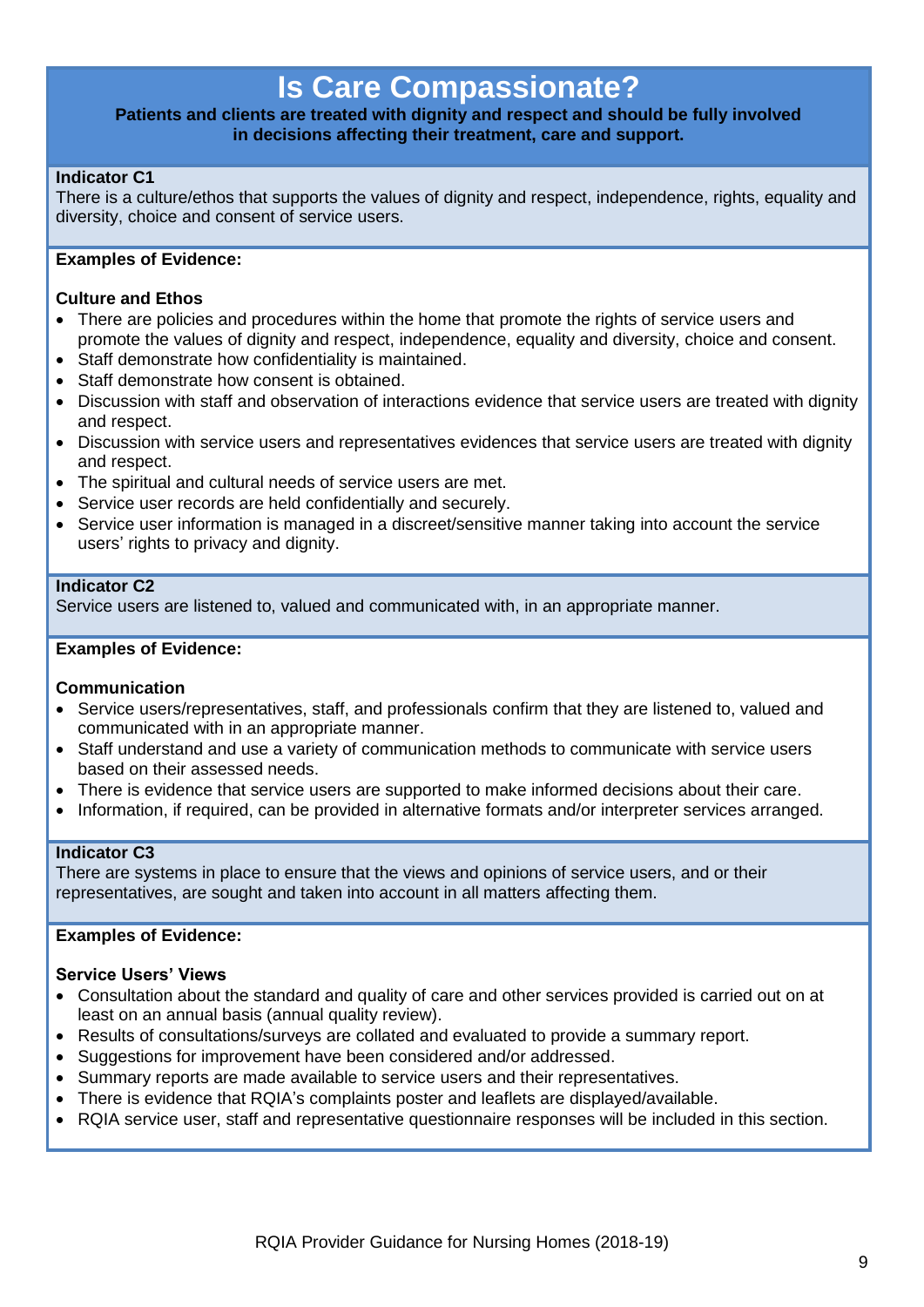### **Is the Service Well Led?**

**Effective leadership, management and governance which creates a culture focused on the needs and the experiences of service users in order to deliver safe, effective and compassionate care.**

#### **Indicator L1**

There are management and governance systems in place to meet the needs of service users.

#### **Examples of Evidence:**

#### **Governance Arrangements for:**

#### **Policies and Procedures**

- There are arrangements in place for policies and procedures to be reviewed at least every three years.
- Policies are centrally indexed and retained in a manner which is easily accessible by staff.

#### **Management of Risk**

- Arrangements are in place to ensure risk assessments are completed and kept under review such as legionella, fire, infection prevention and control audit, COSHH).
- Medical device alerts, safety bulletins and adverse incident alerts are appropriately reviewed and actioned as required.
- A data protection policy and procedure is in place.
- A freedom of information publication scheme is in place.

#### **Complaints**

- The home has a complaints policy and procedure in place which reflects The Nursing Homes Regulations (Northern Ireland) 2005; Regulation 24; the HSC Complaints Procedure and DHSSPS guidance on complaints handling in regulated establishments and agencies.
- Service users are signposted as to how to make a complaint.
- Staff know how to receive and deal with complaints.
- Records are kept of all complaints in accordance with DHSSPS Care Standards for Nursing Homes; Standard 16.
- Arrangements are in place to audit complaints to identify trends and enhance service provision.

#### **Equality of Opportunity for Service Users**

- The home is aware of equality legislation and recognise and respond to the diverse needs of service users.
- The home collects equality data on service users.
- Staff are trained to effectively engage with the diverse range of service users.
- The home manages and monitors equality issues raised by service users or their relatives/representatives as required.

#### **Compliments**

A copy of the compliments received is retained by the home.

#### **Incidents/Notifiable Events**

- The home has an incident/notifiable events policy and procedure in place which includes reporting arrangements to RQIA.
- Accidents/incidents are recorded and investigated in accordance with DHSSPS Care Standards for Nursing Homes 2015.
- Notifiable events are reported to RQIA in accordance with The Nursing Homes Regulations (Northern Ireland) 2005: Regulation 30.
- Arrangements are in place to audit accidents/incidents to identify trends and to improve service provision and service users' safety.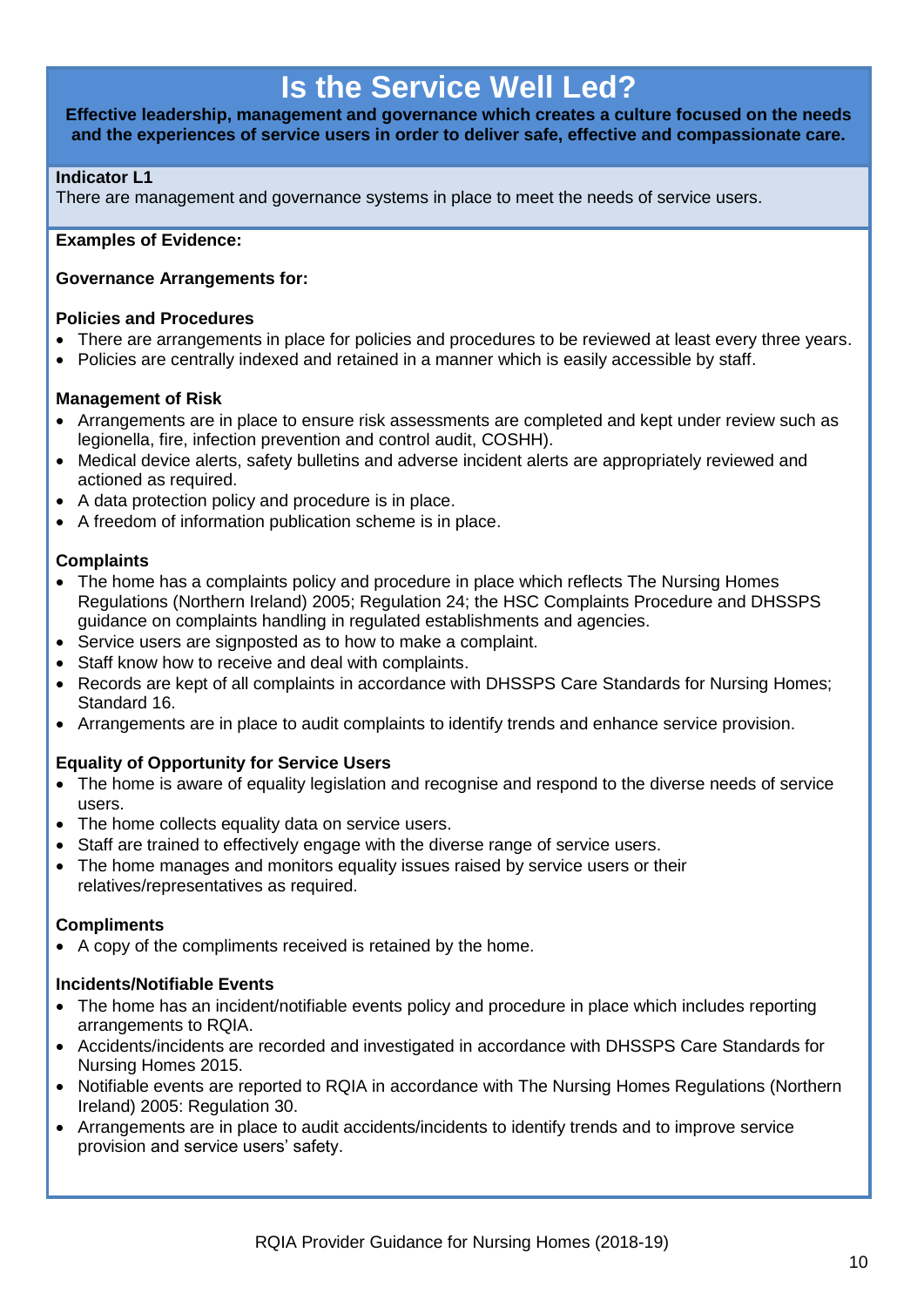#### **Indicator L2**

There are management and governance systems in place that drive quality improvement.

#### **Examples of Evidence:**

#### **Quality Improvement and Monitoring**

- There is a programme of audits undertaken such as falls audit, wound audit, infection prevention and control audits; environmental audits and service user satisfaction surveys.
- Management maintain an overview record of the incidences of pressure ulcers, HCAI's, falls, and weight loss.
- Results of audits/monitoring are analysed and actions identified for improvement are embedded into practice.
- The outcomes of monitoring and audit inform the monthly monitoring report, as required in accordance with Regulation 29 of The Nursing Homes Regulations (Northern Ireland) 2005.
- The Regulation 29 visit report is available for service users, their representatives, staff and Trust representatives.
- Visits by the registered provider, in line with Regulation 29 or Standard 35, shall produce reports of sufficient detail to provide assurance regarding the conduct of the home, the management and governance arrangements.
- Actions plans devised to address any areas or deficits are reviewed to ensure improvement is achieved and sustained.

#### **Indicator L3**

There is a clear organisational structure and all staff are aware of their roles, responsibility and accountability within the overall structure.

#### **Examples of Evidence:**

#### **Organisational Structure**

- There is a defined organisational and management structure that identifies the lines of accountability, specific roles and details responsibilities for all staff.
- Any changes in the management structure of the home or registered persons has been managed to minimise adverse effects on the service and service users.
- Staff are aware of their roles and responsibilities and actions to be taken should they have a concern.
- The registered person/s have understanding of their roles and responsibilities under legislation.
- Service users are informed of the roles of staff within the home and who to speak with if they want advice or have issues/concerns.

#### **Indicator L4**

The registered person/s operates the service in accordance with the regulatory framework.

#### **Examples of Evidence**

#### **Regulatory Matters**

- The home's Statement of Purpose and Service User Guide is available and reflects the requirements in accordance with the Nursing Homes Regulations (Northern Ireland) 2005 - Regulations 3 and 4.
- The RQIA certificate of registration is on display and is reflective of service provision.
- The registered person/s are knowledgeable of the registered categories of care of the home and ensure they are operating within the regulatory framework.
- Insurance arrangements are in place. The valid employer's liability certificate is displayed.
- Registered person/s respond to RQIA within required timeframes. For example, submission of Regulation 30 notifications and the return of reports/QIPs).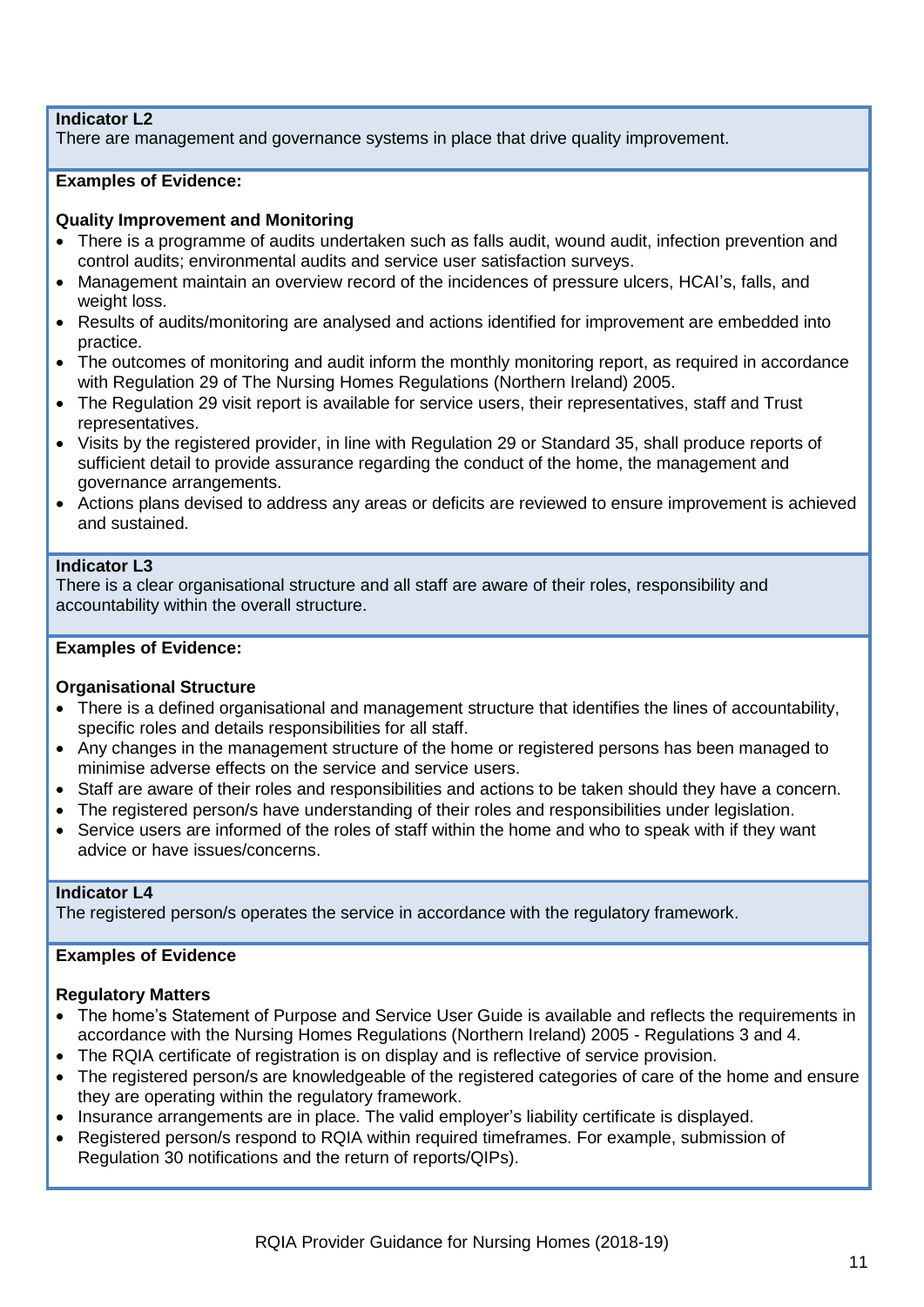#### **Indicator L5**

There are effective working relationships with internal and external stakeholders.

#### **Examples of Evidence:**

#### **Working Relationships**

- There is a whistleblowing policy and procedure available and displayed to inform staff.
- Staff can discuss and confirm that there are good working relationships within the home and that management are responsive to suggestions or concerns raised.
- The manager's working pattern supports and facilitates engagement with internal and external stakeholders.
- The manager's hours of work and the capacity in which they were worked is clearly recorded on the duty rota.
- There are arrangements in place to support and engage all stakeholders such as regular meetings, participating in quality assurance surveys, care management reviews or with the provision of advocacy services.
- Engagement outcomes are used to drive and assure quality improvements.

### **Inspection reports**

Our inspection reports will reflect the findings from the inspection. Where it is appropriate, a Quality Improvement Plan (QIP) will detail those areas identified for improvement to ensure the service is compliant with the relevant regulations and standards. Where no areas are identified for improvement against the regulations/standards at the inspection this will be reflected in the report.

It should be noted that inspection reports should not be regarded as a comprehensive review of all strengths and areas for improvement that exist in a service. The findings reported on are those which came to the attention of RQIA during the course of the inspection. The findings contained within inspection reports do not exempt the service provider from their responsibility for maintaining compliance with legislation, standards and best practice.

Once the inspection report is finalised and agreed as factually accurate, it will be made public on RQIA's website.